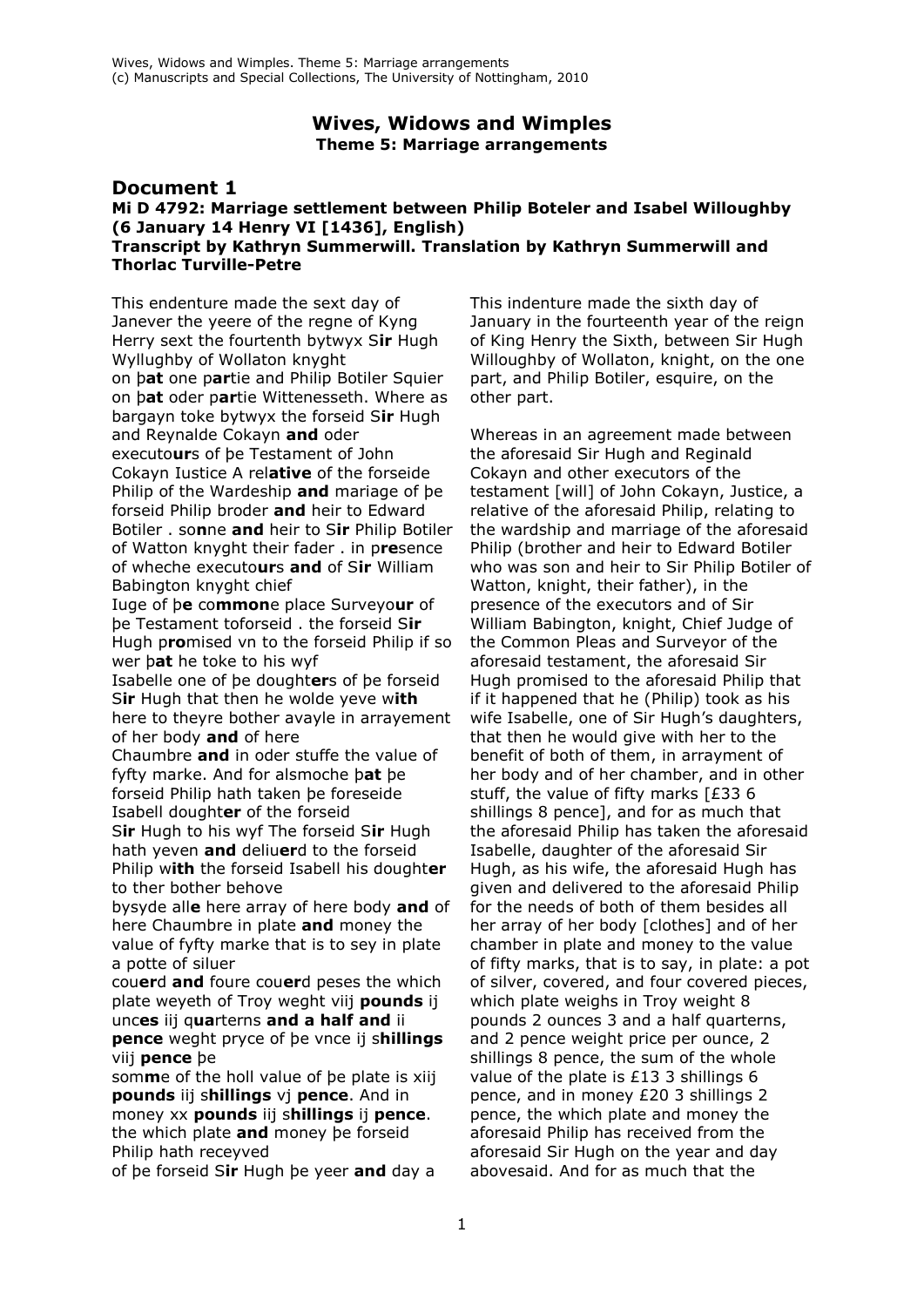boueseid. And for alsmoche þ**at** þe forseid S**ir** Hugh hath deliu**er**d vn to the forseid Philip ou**er** þe value of þe plate to foreseid þeremen**au**nt of þe fifty marke in money to his greete ease **and** spede in sueing liu**er**e of his land**es** oute of þekyng**es** handes The foreseid Philip Botiler Squier p**ro**mised in the p**re**sence of þe forseid S**ir** William Babington Iustice **and** by this p**re**sent writeing g**ra**unteth to þe forseid S**ir** Hugh þ**at**

he shall w**ith** in thre yeers next folouing the date of this p**re**sent**es** writeng by plate or perle or oder Iuels to the aveyle of hym **and** the forseid

Isabell his wyf to þe value of the remen**au**nt of the fyfty marke so deliu**er**d hym in money aboueseid And also þe forseid Philip Botiler Squier p**ro**mised in the p**re**sence of the foreseid

S**ir** William Babington Iustice **and** by this p**re**sent writeing g**ra**unteth þ**at** the foreseid S**ir** Hugh shall mowe reyre all man**er** of duetes **and** arrerages of rentes þ**at** ar**e**n due vn to hym of all**e** þeland**es and** te**neme**ntz of þe forseid Philip Whech the forseid S**ir** Hugh hadde the Wardeship of by v**ir**tue of þe l**et**res patentz of kyng Herry sexti to the day of þe Writtes of liu**er**e of þeland**es** deliu**er**ed vn to þe forseid Philip w**ith**outen any lateing of þe foreseid Philip ore of any oder in his name. In

wittenes of wheche p**ro**misses the p**ar**ties aboueseid haue

ynt**er**chaungeable sette to her seals yeven at Wollaton the yer **and** day aboveseyd.

aforesaid Sir Hugh has delivered to the aforesaid Philip over the value of the plate the remnant of the fifty marks in money to his great advantage and benefit in taking legal action for possession of his lands out of the King's hands, the aforesaid Philip Botiler esquire promised in the presence of the aforesaid Sir William Babington, Justice, and by this present writing grants to the aforesaid Sir Hugh, that he shall within three years next following the date of this present writing by plate or pearls or other jewels to the benefit of him and the aforesaid Isabelle, his wife, to the value of the remnant of the fifty marks so delivered him in money abovesaid. [There may be a word missed out by the scribe, which renders the meaning of the last sentence obscure] And also the aforesaid Philip Botiler esquire promised in the presence of the aforesaid Sir William Babington, Justice, and by this present writing grants, that the aforesaid Sir Hugh shall have power to raise all manner of duties and arrears of rents that are due to him from all the lands and tenements of the aforesaid Philip whom the aforesaid Sir Hugh had the wardship of by virtue of the letters patent of King Henry VI up to the day of the writs of livery [assigning possession] of the lands delivered to the aforesaid Philip, without any hindrance of the aforesaid Philip or of any other [person] in his name. In witness of which promises, the parties abovesaid have jointly set to their seals. Given at Wollaton the year and day abovesaid.

# **Document 2**

### **Ne D 1903: Copy of an agreement made prior to the marriage of Henry Stanhope and Jane Rochford (28 Sep. 1476, English) Transcript and translation by Kathryn Summerwill**

Thys Indenture mayde att Not**tingham** the xxviij day of September the xvj yere of kynge Edward the iiijth Betwene dame Jane Thyrlande apon the one p**ar**tye **and** John Stanhope Esquyer apon the other p**ar**tye agreed for a maryage betwyx Henry Stanhope Son of the seyd John Stanhope and Jane Recheford latte doughtur to Herry Rechfort Esquyer for wyche maryage the seyd John Stanhope graunt**es** to the seyd Jane Thyrlande be thes p**re**sents that he afor the

This indenture made at Nottingham the  $28<sup>th</sup>$  day of September in the  $16<sup>th</sup>$  year of [the reign of] King Edward IV, between Dame Jane Thyrlande on the one part, and John Stanhope esquire on the other part. Agreed for a marriage between Henry Stanhope, son of the said John Stanhope, and Jane Recheford, late daughter to Harry Rechefort esquire, for which marriage the said John Stanhope grants to the said Jane Thyrlande, by these presents [by this deed], that he shall, before the marriage is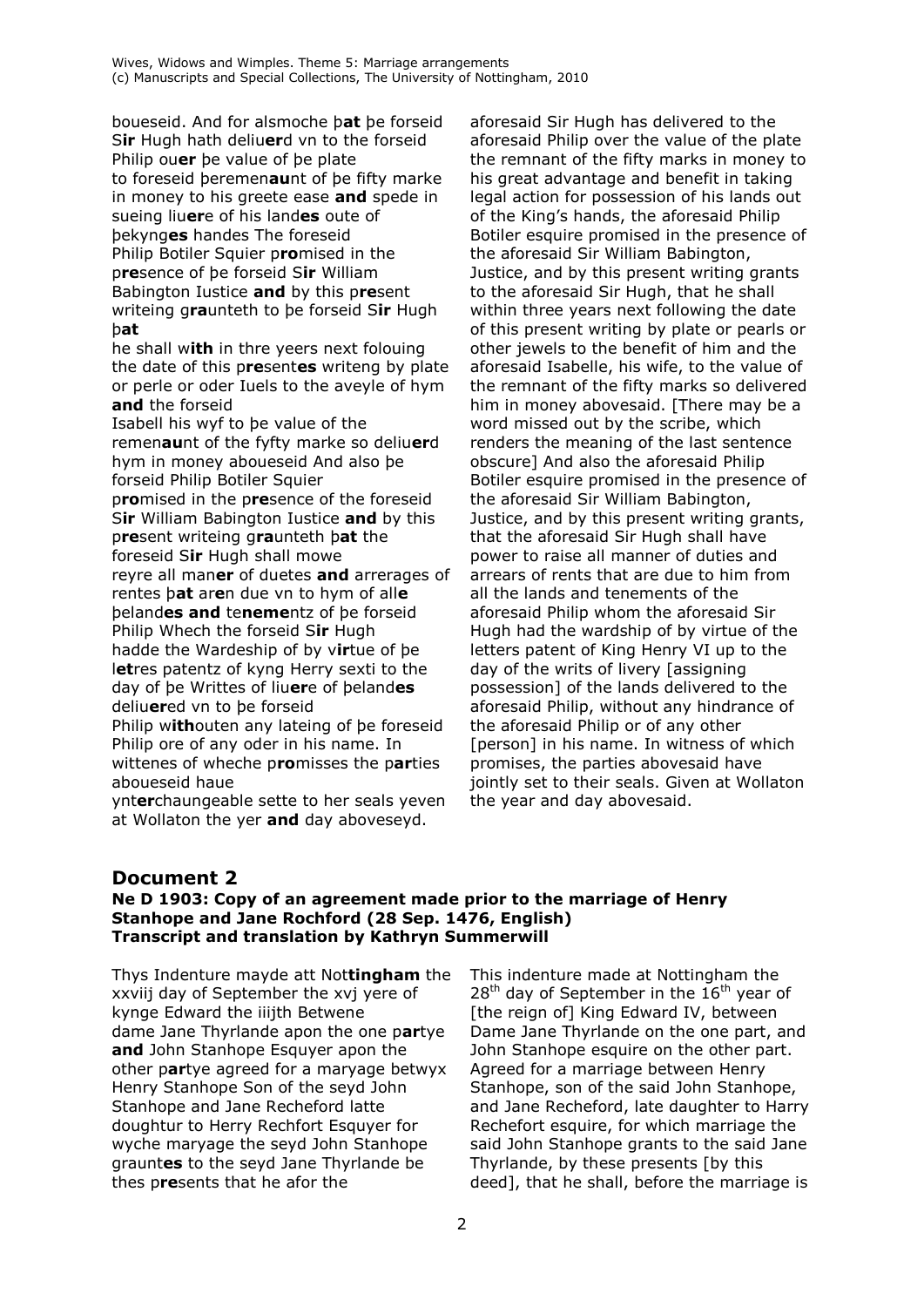maryage solempnised shall make to the seyd Henry Stanhope and Jane Rechford a suffycyante and lauffull Estatte of landes and tenementes to ye yerly valow of xx pounds ouer all charges to haue to them and to the heyres off theyr bodyes lawfully begoten and for defaut of such Ishue to ye heyres of ye body of the seid Henry Stanhop lawfully begoten and for defaute of suche heyres to the Ryght heyres of ye seyd John Stanhope and hys heyres and also the seid John Stanhope grauntes be thes presentes that he wythin a yer after the datte herof shall cause to be mayd to hym and to dame Kateryn hys wyffe by dedes endented suffycyant and lawfull estates and other landes and tenementes in Wylloughby Wallesby Kyrton Hoghton and Bughton in the countye of Nottingham to haue to theym for terme of their lyves and to eytheyr of them longer lyffyng wythout impechement of wast the Remaynder therof to the seyd Henry Stanhope and to the heyres mayles of hys body laufully begoten

and for defaute of syche Isshue the Remaynder therof to the heyres and assygnes of ye seyd John Stanhope and also the seid John Stanhope grauntes by thes presentes that he wyll in the space of ij veres next

ensuyng the forseid date shall cause to be mayd to hym by dedes indented a suffycyante lawfull

estate in other landes and tenementes wyth ye appurtenances in Tuxforde Darleton Tryswell and other places in the seid county of Nottingham in fee and in reuersyon wych landes and tenementes Tuxford Darleton and Tryswell and other places wyth the forsayd landes and tenementes in Wyllughby Wallesby Kyrton Hoghton and

Boughton wyth theyr appurtenances shall amounte to ye yerly valou of xlvj pounds xiij shillings ouer all

charges and Reprises to haue the seid landes and tenementes in Tuxford Darleton and Tryswell and other the premyses to the seid John Stanhope terme of hys lyffe wythout impechment of wast the Remaynder of ye seid landes and tenementes in Tuxford Darleton and Tryswell afforsayd to the foresayd Herry Stanhope and Jane Rechford and

solemnized, make to the said Henry Stanhope and Jane Recheford a sufficient and lawful estate of lands and tenements, to the yearly value of £20 above all charges, for them and the heirs of their bodies, lawfully begotten. And for default of such issue [that is, if they have no lawful heirs], to the heirs of the body of the said Henry Stanhope lawfully begotten [for example, from a second marriage], and for default of such heirs, to the right heirs of the said John Stanhope [his next of kin], and his heirs.

Also, the said John Stanhope grants by these presents that, within a year after this date, he shall cause to be made to him and to Dame Katherine his wife, by indented deeds, sufficient and lawful estates and other lands and tenements in Willoughby, Walesby, Kirton, Haughton and Boughton in the county of Nottingham, to have for the term of their lives, and to either of them who lives longest, without impeachment of waste, the remainder thereof [that is, after their deaths it will go] to the said Henry Stanhope and to the male heirs of his body, lawfully begotten, and for default of such issue, the remainder thereof to the heirs and assigns of the said John Stanhope.

And also the said John Stanhope grants by these presents that, within the space of two years next ensuing after the aforesaid date, he shall cause to be made to him, by indented deeds, a sufficient and lawful estate in other lands and tenements, with the appurtenances, in Tuxford, Darlton, Treswell and other places in the said county of Nottingham, in fee and in reversion, which lands and tenements [in] Tuxford, Darlton and Treswell, with the aforesaid lands and tenements in Willoughby, Walesby, Kirton, Haughton and Boughton, with their appurtenances, shall amount to the yearly value of £46 13s 4d, over all charges and reprises. The said lands and tenements in Tuxford, Darlton and Treswell and the other premises [shall be held] to the said John Stanhope, for the term of his life without impeachment of waste. [After his death] the said lands and tenements in Tuxford, Darlton and Treswell aforesaid [will go] to the aforesaid Harry Stanhope and Jane Recheford and to the heirs of the said Harry Stanhope, lawfully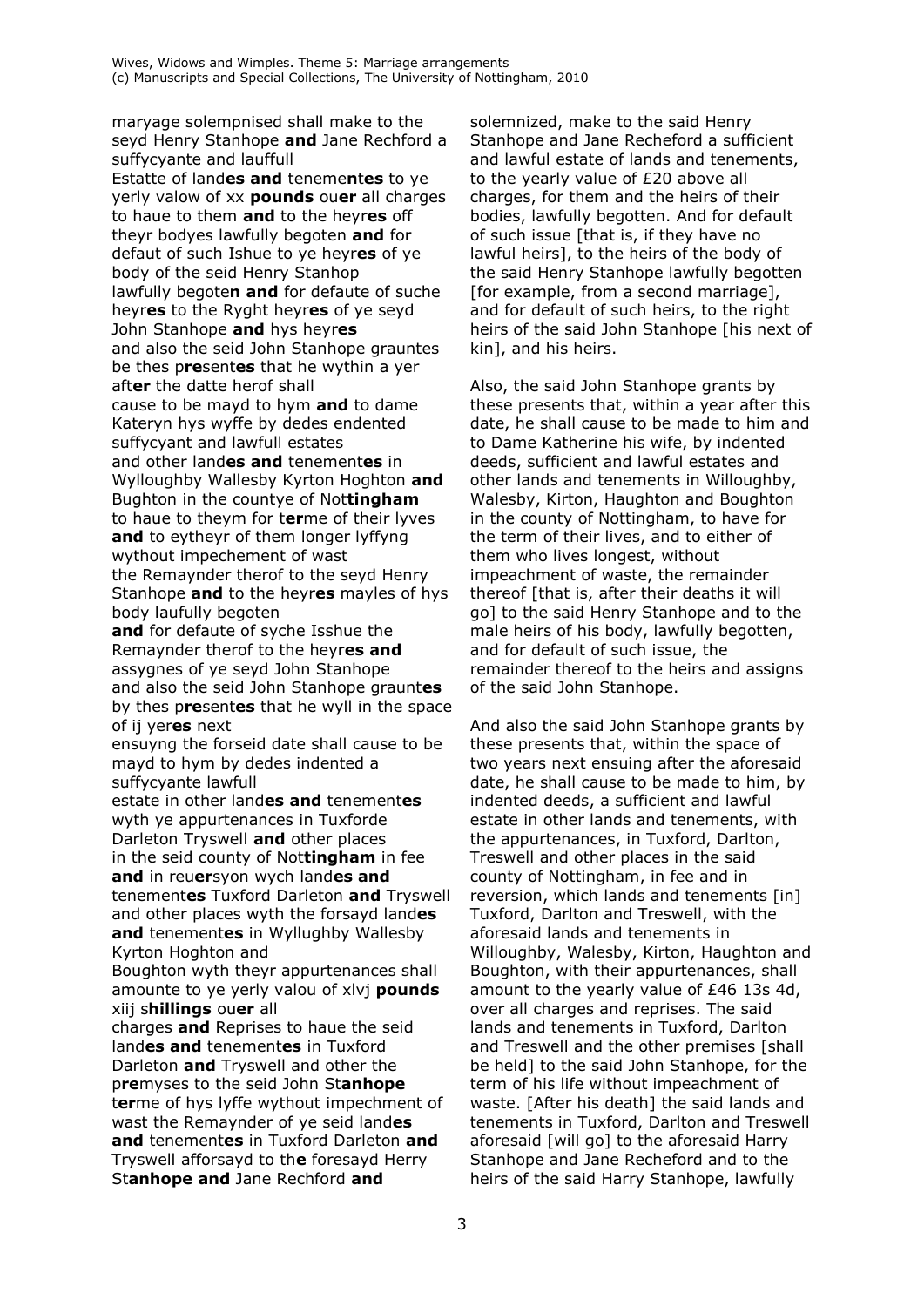to ye heyres of ye seid Herry Stanhope lawfully begoten and for defaute of suche isshue the Remaynder of ye seid landes and tenementes in Tuxford Darleton and Tryswell and other theyr appurtenaunces to the heyres and assygnes of ye seid John Stanhope for wyche maryage and estates apon the partye of ye seid John Stanhope to be performed The seid Jane Thyrland grauntes that as of the goodes of ye seid Jane Rechford and of

here owne goodes shall pay to the seyd John Stanhope in mony and plate of syluer at the eleccion of the seid J Stanhope to ye some of CCC markes that ys at the day of the maryage C markes and at the fest of Saynte Martyn in wynter that shalbe in the yer of our lord mille CCCClxxvij C marke and at the fest of saynt

Martyn in wynter that shalbe in the yer of our lord mille CCCClxxviij C mark and the seid Jane Thyrland

grauntes to gyff to ye seid Herry and Jane Rechford stuff or plate and howshold in the name of ye chamber to the valou of L marks

ouer the seid CCC markes wythin one yer after ye seid maryage yf ye seid Jane Recford lyff so longe and eyther partye to bere

The costes of ve dener and aparell evenly betwyxe them and the seid John Stanhope grauntes to fynd them ij yeres

mett and drynke and

chamber and the seid John Stanhope is agreable to be bounden in a statute marchaunt in agreable som that may be thought by lerned counsell gud to bynd hys heyres for execution of ye seid estates and the seid Jane Thyrland

to be bounden for her paymentes and for performance of ye seid tenementes eyther partye byndes them to other

in CCCC markes Acta Sunt hec primo die octobris Anno xvj Edward iiijth

begotten, and for default of such issue, the said lands and tenements in Tuxford, Darlton and Treswell and their appurtenances [will go] to the heirs and assigns of the said John Stanhope.

For which marriage and estates upon the part of the said John Stanhope to be performed, the said Jane Thyrland grants that [out of] the goods of the said Jane Rechford and of her own goods, [she] shall pay to the said John Stanhope in money and plate of silver, at the election of the said John Stanhope, to the sum of 300 marks [£200], that is on the day of the marriage 100 marks, and at the feast of St Martin in Winter [11 November] in the year of our Lord 1477, 100 marks, and at the feast of St Martin in Winter in the year our Lord 1478, 100 marks. And the said Jane Thyrland grants to give to the said Harry and Jane R. stuff of plate and household, in the name of the chamber, to the value of 50 marks over the said 300 marks, within one year after the said marriage, if the said J.R. lives so long. And either party is [that is, both parties are] to bear the costs of the dinner and apparel evenly between them. And the said J. St. grants to find them two years' meat and drink and chamber, and the said John St. is agreeable to be bound in a statute merchant<sup>1</sup> in an agreeable sum that may be thought by learned counsel good to bind his heirs for execution of the said estate, and the said Jane Thyrland to be bound for her payments. And for performance of the said tenements, either party binds them to the other in 400 marks. This happened [the signing of bonds] the  $1<sup>st</sup>$  day of October in the 16<sup>th</sup> year of Edward IV.

See the 'Deeds in Depth' Research Guidance unit  $1<sup>1</sup>$ for information about what a statute merchant was.

# **Document 3**

MS 66/1: Extract from an extent of the Manor of Langar and Barnstone in Nottinghamshire (c.1340, Latin)

Transcript by Kathryn Summerwill. Translation by Professor L.V.D. Owen, in 'Three Nottinghamshire Manorial Records', Thoroton Society Record Series Vol XI, Pt. II (1946)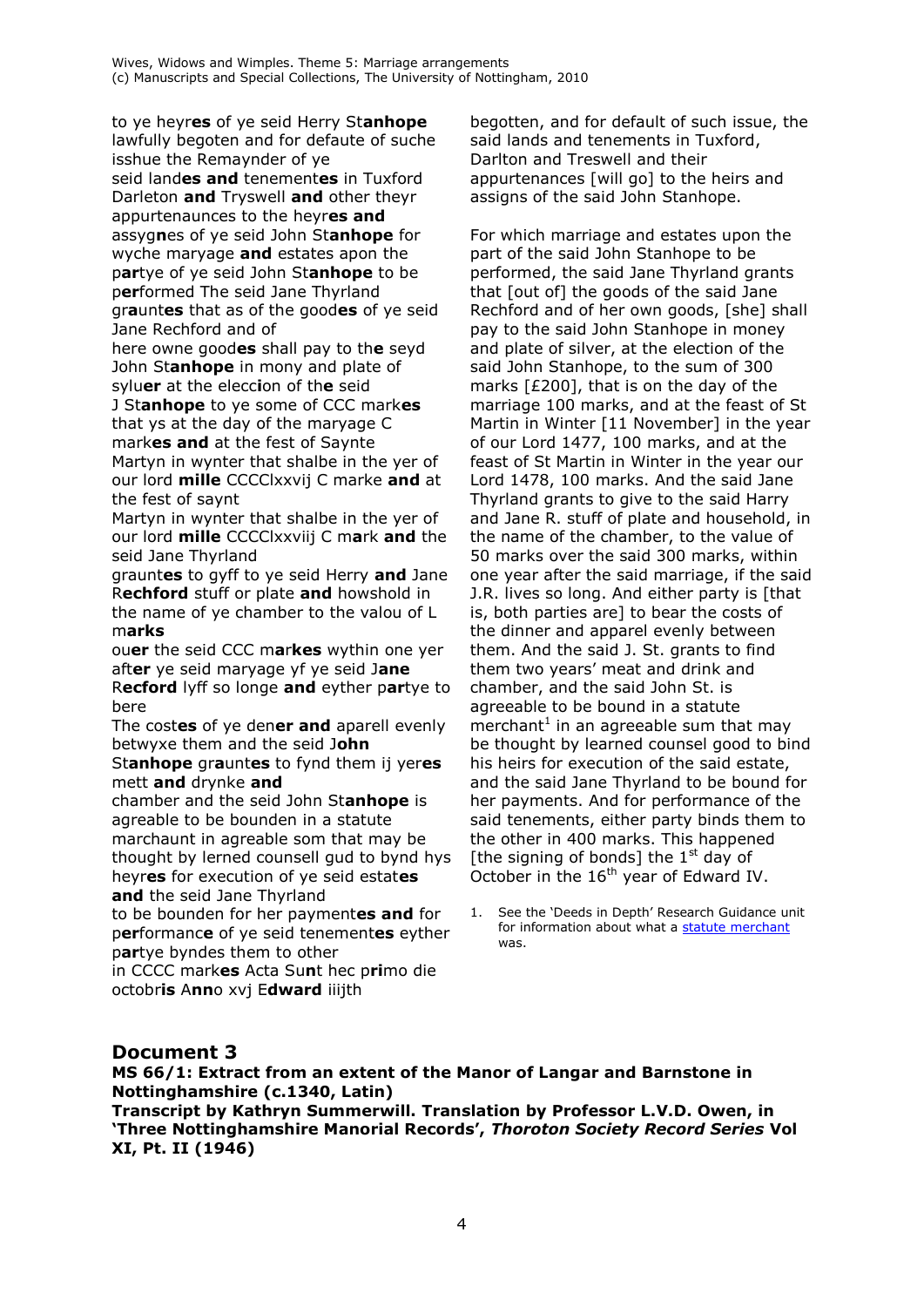Tenent**es** tofft**orum** i**n** bondagio

¶ Matill**da** de Herdeby ten**et** j tofftu**m** in bondag**io et** redd**it** p**er** a**nnum** . ij . s**olidos** . vj d**enarios** . t**ermin**is ut s**upra** Et dabit auxil**ium** s**e**c**un**d**um** num**er**u**m** a**n**i**m**al**ium** suor**um**

Et deb**et** meter**ium** i**n** Autu**m**pno ad Mag**na** precar**ia** d**omi**ni cu**m** tot**a** familia ex**cepta** . ux**or**e dom**us** Et val**et** op**eris** illius diei p**er** estimac**i**one ij d**enarios et** h**ab**ebit j repastu**m et** val**et** j d**enarius et** sic val**et** op**us** illius diei ult**ra** rep**ast**am j . d**enarius**. Et dabit p**ro** q**uo**libet pullano mas**culino** . iij . d**enarios** . p**ro** tolleneto Et val**et** tollenet**um** p**er** ann**um** . [...] Et dabit pan**n**ag**ium** porcor**um** bis p**er** an**n**u**m** . ut sup**ra et** val**et** pannag**ium** p**er** an**n**u**m** [...] Et dabit M**er**ch**e**

tu**m et** LeyrWytu**m** p**ro** fil**iis** suis.

#### [Cottars]

Bondage tenants of tofts.

Matillda de Herdeby has 1 toft in bondage and pays 2s 6d per annum at the terms as above [Christmas, Lent, Pentecost and Michaelmas]. And she owes an aid of the above mentioned number of her animals [not specifically mentioned, a sum of money in proportion to the number of animals she owns]. And she owes harvest work in autumn at the chief service of the lord with her whole family except the housewife. And the value of the work of that day shall be assessed at 2d. And she shall have one meal to be valued at 1d. And the afternoon's work shall be valued at 1d. And she shall give as toll for every male foal 4d. The value of this toll per annum is [blank]. And she shall provide pannage for swine twice in the year as stated and the pannage shall be valued at [blank]. And she shall pay merchet and leywrite for her daughters.

# **Document 4**

### **WLC/LM/6, f.191v, f.193v and f.194v: Heldris de Cornuälle, 'Le Roman de Silence', lines 739-759, 1090-1102 and 1261-1274 (early 13th century, French) Transcript by Kathryn Summerwill. Translation by Theresa Tyers**

Vos aues ueu bien souent Fu**s et** estoppe . auoec leuent Vienent asses tos a espre**n**dre Q**ue** ni estuet ia pai**n**ne rendre Altre tels est damor lorine Puis q**ue**le aferme une rachine Q**ue** puist amans nes tant doter Q**ue** lor soit boin doir couter Luns dals alautre cho q**ue** fait Tres donq**ue**s croist lamors a fait P**ar** bien lap**ar**olle asseir **Et** p**ar** souent entreueir Seplus i a auolente Tant croist lamor pl**us** aplente Car puis que**n** parler ont delit Sicroist lamors m**ou**lt depetit Por cho q**ue** il ensanble soient Mais amaint q**ui** ne sent**re**uoient **Et** fors salent q**ue** dan en an Nont mie dasses tel ahan Q**ue** diestre apries **et** consirrer

You have often seen How, with the wind, wood and tow<sup>1</sup> Quickly kindles and is soon set alight, That otherwise without trying very hard would never catch fire. In such a way is the origin of Love For as soon as Love's root takes hold, How may lovers really have any doubt That it can only be good for them to hear relate To one another what this thing (Love) does. (In this way) then their Love<sup>2</sup> quickly increases By the use of well placed words (And) by seeing each other often. The more that desire is known to be there, Then Love grows more and more. Because in speaking of (this thing) they feel pleasure $3$ And there, from such small beginnings, grows Love As long as they are together. But lovers who do not meet,